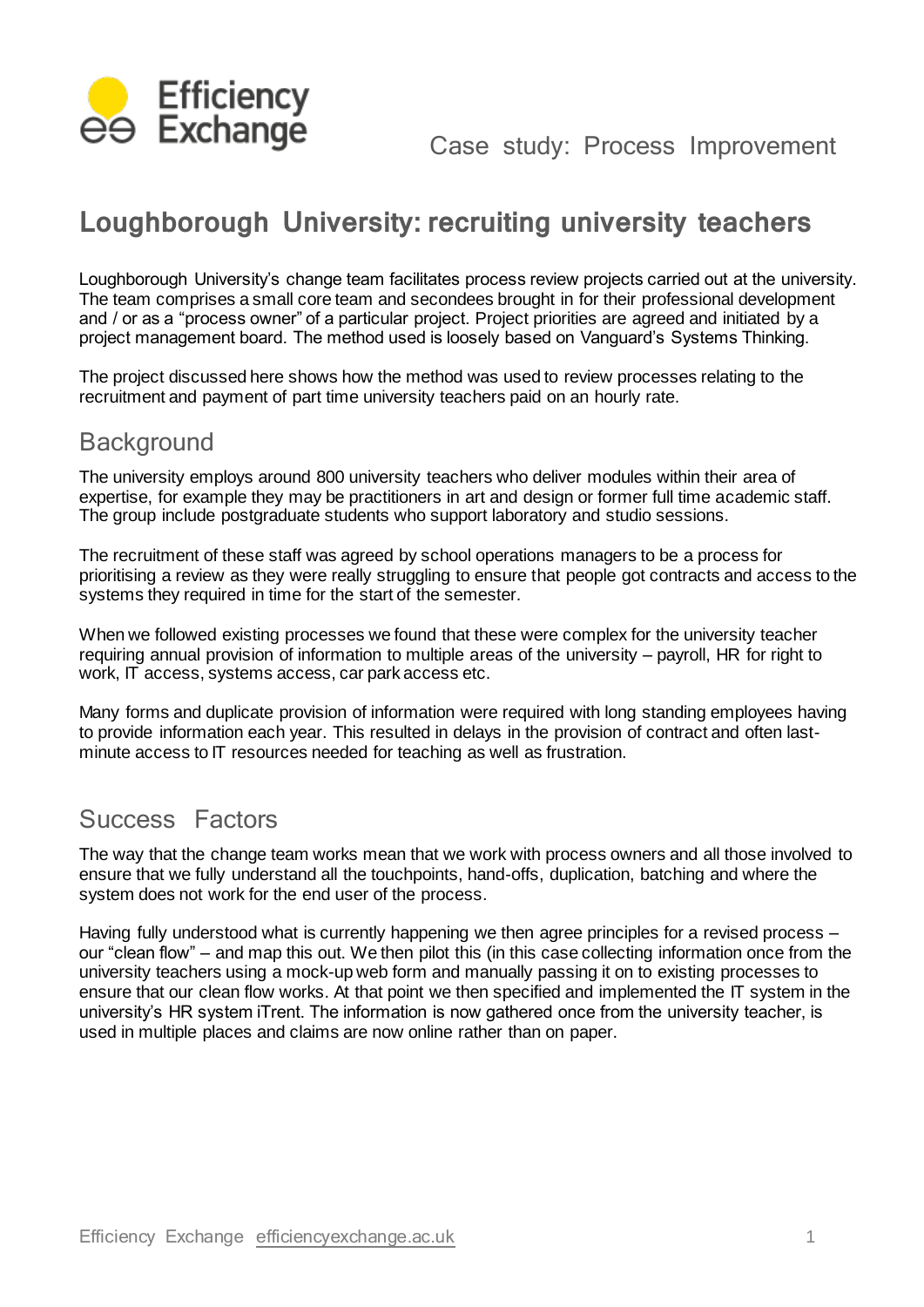

### Case study: Process Improvement



The process as it existed, and as it now is, are shown below:

A survey of University Teachers after 6 months elicited the following comments:

- *'It's much quicker to just log in and add the hours together in a cluster than fill out the old form and wait for somebody to sign it.'*
- *Claims for payment for time spent worked faster than in the past - I was paid a month earlier than before'*